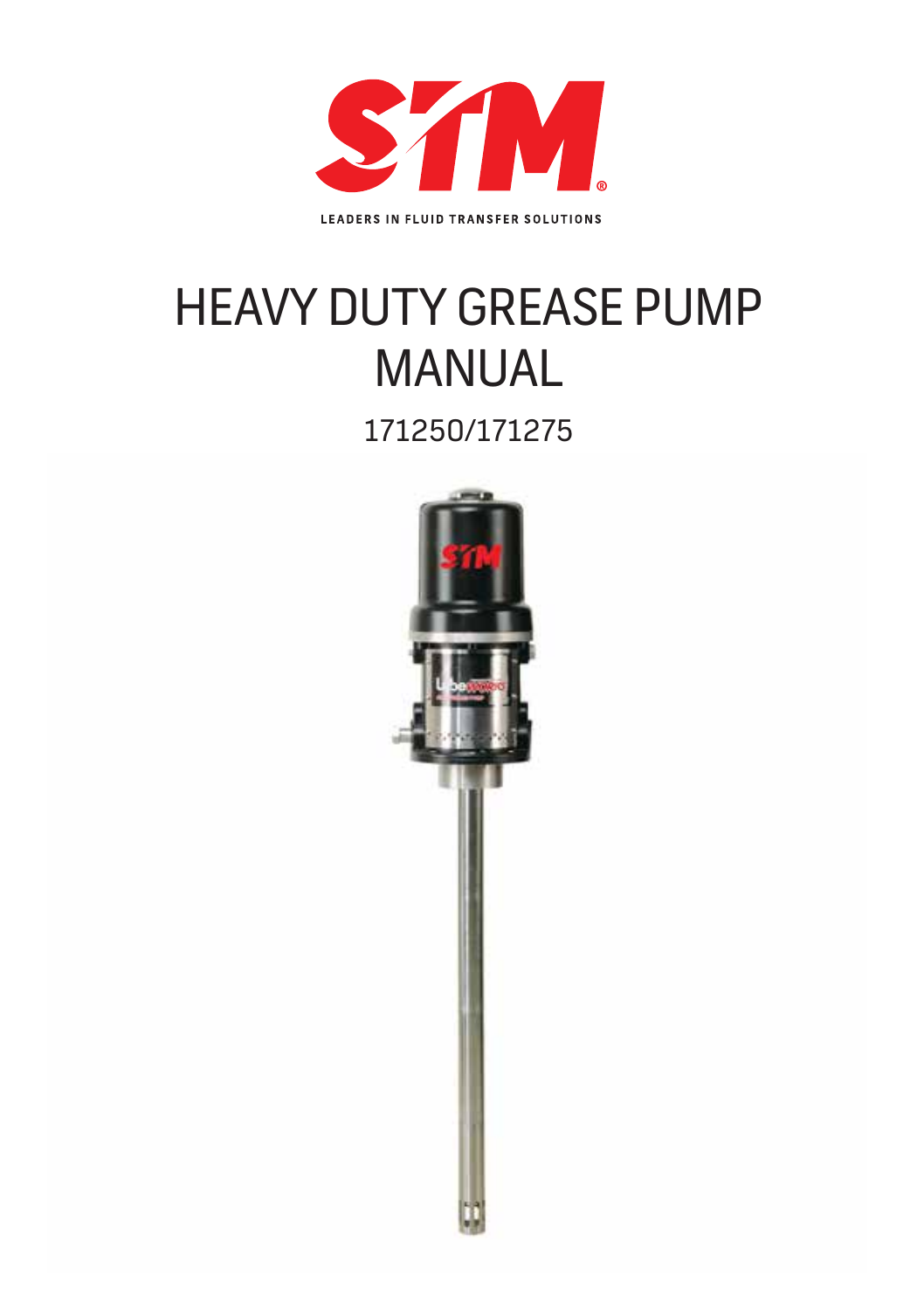## **WARNING SYMBOL**

- This manual contains important warnings and information
- Read and keep for reference

## A CAUTION SYMBOL

This symbol alerts you to the possibility of serious injury or death if you do not follow the instructions.

## **CAUTION**

This symbol alerts you to the possibility of damage to or destruction of equipment if you do not follow the instructions.

## **1 Summarize**

## **1.1 Mainly propose**

Grease pump are designed to be used in pumping greases only. Any other use can cause unsafe operating conditions and result in component rupture, fire or explosion, which can cause serious injury, including fluid injection.

## **1.2 Description**

- 1.2.1 Model: 50:1 Pneumatic grease pump
- 1.2.1.1 Specification: 600bar / 8700psi(Max. fluid Working Pressure)
- 1.2.1.2 Configuration: Please refer to sheet 1

| <b>Model</b>  |                 | 17125030 | 17125032 | 17125050 | 17125052 | 17125060 | 17125062 |
|---------------|-----------------|----------|----------|----------|----------|----------|----------|
| Air inlet     | 1/4"quick plug  |          |          |          |          |          |          |
|               | 1/4"NPT         |          |          |          |          |          |          |
| Length        | 480mm / 19"     |          |          |          |          |          |          |
| of<br>suction | 740mm / 29-1/8" |          |          |          |          |          |          |
| tube          | 940mm / 37"     |          |          |          |          |          |          |

1.2.1.3 Max. free flow rate: 1800g/min. / 4lbs/min.

1.2.2 Model: 75:1 Pneumatic grease pump

1.2.2.1 Specification: 900bar / 13050psi(Max. fluid Working Pressure)

1.2.2.2 Configuration: Please refer to sheet 2

Sheet 2 75:1 grease pump

| <b>Model</b>  |                 | 17127530 | 17127532 | 17127550 | 17127552 | 17127560 | 17127562 |
|---------------|-----------------|----------|----------|----------|----------|----------|----------|
| Air inlet     | 1/4"quick plug  |          |          |          |          |          |          |
|               | 1/4"NPT         |          |          |          |          |          |          |
| Length        | 480mm / 19"     |          |          |          |          |          |          |
| 0f<br>suction | 740mm / 29-1/8" |          |          |          |          |          |          |
| tube          | 940mm / 37"     |          |          |          |          |          |          |

1.2.2.3 Max. free flow rate:1600g/min. / 3.5lbs/min.

## **1.3 Safety instructions**

1.3.1

 $\triangle$  **WARNING:** No complying with below requests will result in severely harm to your body even death. 1.3.2 EQUIPMENT MISUSE HAZARD: Equipment misuse can cause the equipment to rupture or malfunction and result in serious injury.

• This equipment is for professional use only.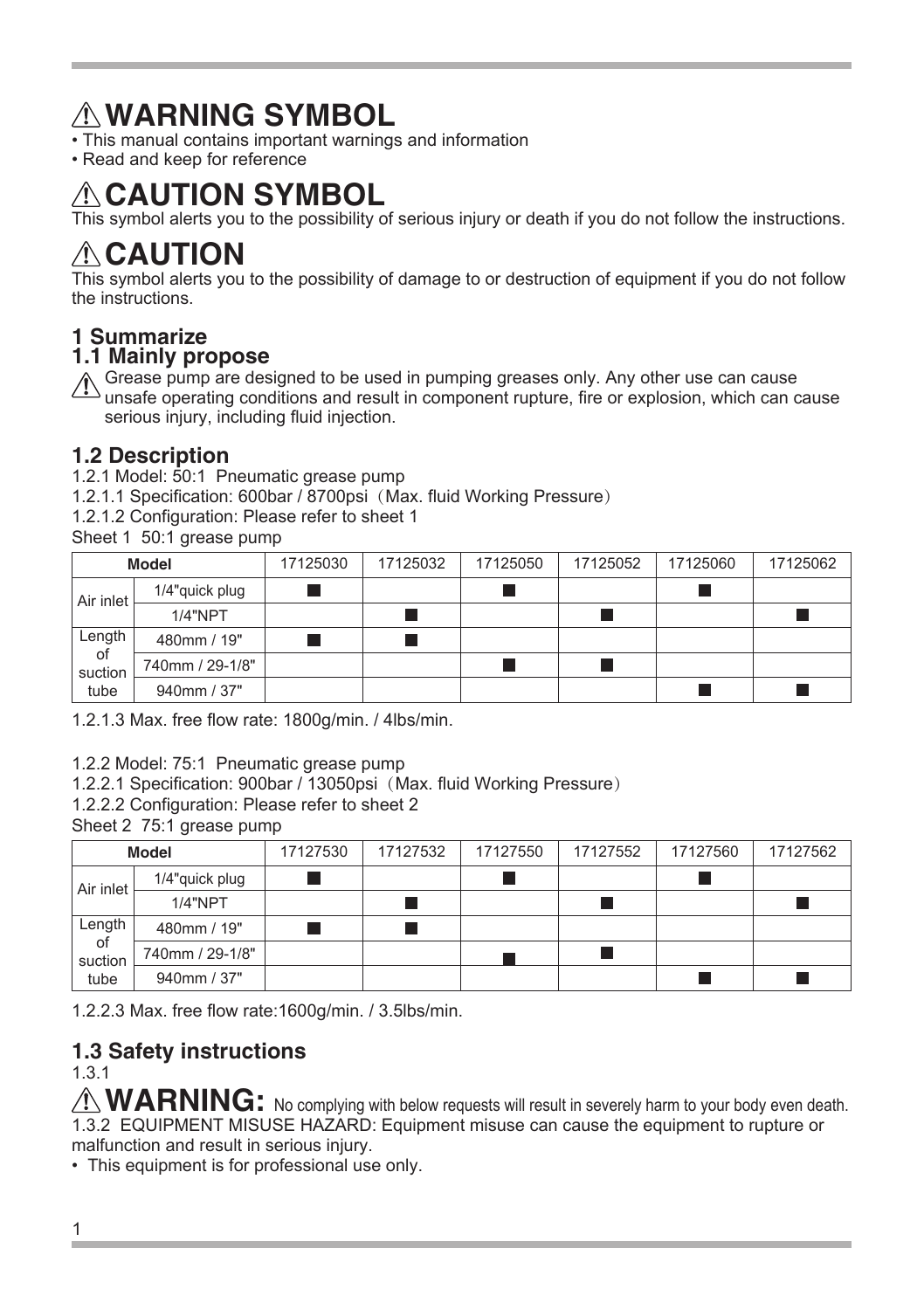- Read all instruction manuals, tags, and labels before you operate this equipment.
- Use the equipment only for its intended purpose. If you are not sure, call us or your local agent.
- Do not modify this equipment. If you need to replace the parts, use the standard parts or components. • Check equipment daily. Repair or replace worn or damaged parts immediately.
- Do not exceed the maximum working pressure of the lowest rated component in your system.
- Use fluids and solvents which are compatible with the equipment wetted parts. Read the fluid and solvent manufacturer's warnings.
- Forbidding on other chemical or may cause damage to the pumps body
- Handle hoses carefully. Do not pull on hoses to move equipment.
- Route hoses away from traffic areas, sharp edges, moving parts, and hot surfaces.
- Do not use low pressure hoses in the system.. Before operating the control valve, put the hoses straight. Using of the hoses should comply with certain conditions.
- Put on heat insulation gloves when operating the pumps.
- Do not move or lift pressurized equipment...
- Comply with all applicable local, state, and national fire, electrical, and safety regulations.

1.3.3 SKIN INJECTION HAZARD: Fluid from the dispensing valve, leaks, or ruptured components can inject fluid into your body and cause extremely serious injury. Fluid splashed in the eyes or on the skin can also cause serious injury.

- Do not point the dispensing valve at anyone or at any part of the body.
- Do not stop or deflect leaks with your hand, body, glove or rag.
- Do not use the grease which have been polluted.
- Use only extensions and no-drip tips which are designed for use with your dispensing valve. Follow the Pressure Relief Procedure if the grease fitting coupler clogs and before you clean or service this equipment.
- Check the hoses, tubes, and couplings daily. Replace worn or damaged parts immediately. Do not repair high pressure couplings; you must replace the entire hose.

1.3.4 MOVING PARTS HAZARD: Moving parts, such as the air motor piston, can pinch or amputate your fingers.

- Keep clear of all moving parts when you start or operate the pump.
- Before you service this equipment, follow the Pressure Relief Procedure to prevent the equipment from starting unexpectedly.
- Before operating the pumps, moving parts should not to be exposed outside.

1.3.5 FIREANDEXPLOSIONHAZARD Improper grounding, poor ventilation, open flames or sparks can cause a hazardous condition and result in a fire or explosion and serious injury.

- Ground the equipment and the object being dispensed to
- Effective lubricate to the moving parts.
- If there is any static sparking or you feel an electric shock while using this equipment, stop dispensing immediately. Do not use the equipment until you identify and correct or the fluid being dispensed.
- Provide fresh air ventilation to avoid the buildup of flammable fumes from solvents or the fluid being dispensed.
- Keep the dispensing area free of debris, including solvent, rags, and gasoline.
- Do not smoke in the dispensing area.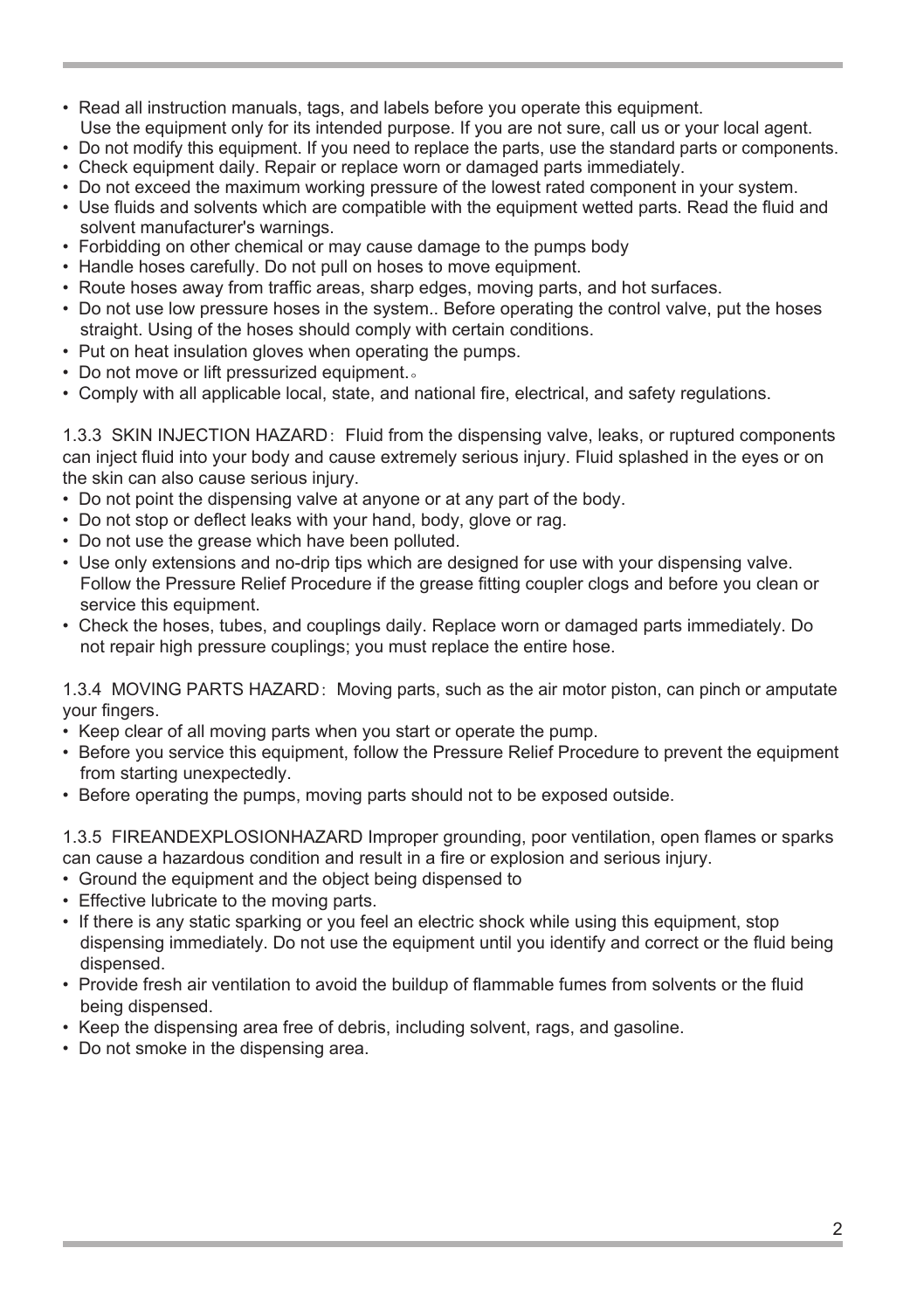| Pheumatic Grease Pumps Technical Data: |                        |                          |  |  |
|----------------------------------------|------------------------|--------------------------|--|--|
| Products series                        | 171250 series          | 171275 series            |  |  |
| Pressure ratio                         | 50:1                   | 75:1                     |  |  |
| Air inlet working pressure             | 5-10bar / 70-145psi    | 5-10bar / 70-145psi      |  |  |
| Max. air inlet pressure                | 12bar / 175psi         | 12bar / 175psi           |  |  |
| Max. grease outlet pressure            | 600bar / 8700psi       | 900bar / 13050psi        |  |  |
| Air motor effective diameter           | 76mm / 3"              | 76mm / 3"                |  |  |
| Max, free flow rate                    | 1800q/min. / 4lbs/min. | 1600q/min. / 3.5lbs/min. |  |  |

## **2 Technical data Pneumatic Grease Pumps Technical Data:**

### **3 Installation 3.1 Grounding**

3.1.1 **WARNING:**Before operating the pump, check the grounding of whole system. And avoid occurring of fire and explosion.

- 3.1.2 To reduce the risk of static sparking, effectively ground all of this equipment.
- Pump: Refer to fig.2. Use a ground wire and clamp as shown in Fig. 2. Remove the ground screw 1, onto the pump and tighten securely. Connect the other end of the ground wire to a true earth ground. Insert through the eye of the ring terminal at end of the ground wire 2. Fasten the ground screw back.
- Air and fluid hoses: Effectively grounding
- Air compressor: Follow the manufacturer's recommendations.
- Control valve: Use proper grounding line to connect the pump. Keep the metal part of the control valve connect with the grounding equipment.
- Barrel: Use the barrel which is under the permission of local area. If it is a metal barrel, put it on the ground which is with electric capability. If no grounding paper or board, it is not allowed to put on the surface of non-conductor directly.
- Other components: Comply with local grounding requests.
- Keep effective grounding when working or pressure releasing.



#### Fig.2: Grounding guide

## **3.2 Installation**

3.2.1 Typical installation

- Typical installation refers to Fig.3:
- 1. Bleed-type master air valves
- 2. Air line filter
- 3. Air regulator with gauge
- 4. Air line lubricator
- 5. Pump runaway valve
- 6. Drum cover
- 7. Follower plate
- 8. Hose reel

Above typical installation is not for whole system design. If any help needed, please contact us or local agent.



Fig.3: Oil supply system installation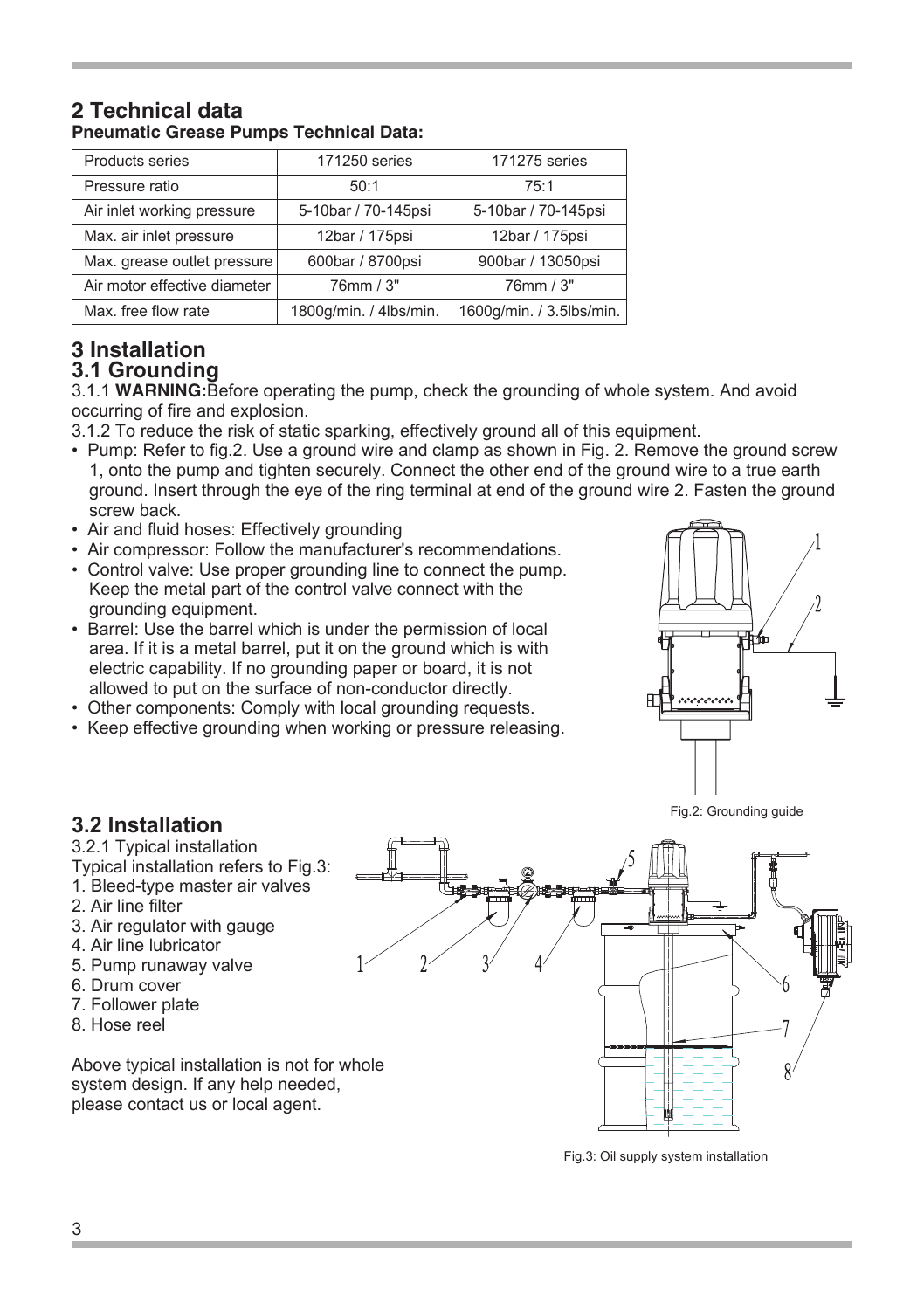3.2.2 Installation of air line

3.2.2.1 NOTE: Do not hang any equipment to the air inlet as it may cause falling down by poor hanging equipment.

- 3.2.2.2 Process
- Install a pump on drum cover (See fig.3 part 6), and then to barrel.
- On the main line of air compressor, connect bleed-type master air valves which controls on and off air motor. (See fig.3 part 1).
- Install an air line filter. (See fig. 3 part 2) to remove harmful dirt and contaminants from your compressed air supply.
- Install the air regulator to control pump speed and pressure. (See fig.3 part 3).
- Install an air line regulator for automatic air motor lubrication. (See fig.3 part 4).
- Install a pump run-away valve to shut off the air to the pump if the pump accelerates beyond the pre-adjusted setting. A pump that runs too fast can be seriously damaged. (See fig.3 part 5).
- Connect outlet line.

## **3.3 Operation**

## 3.3.1 Pressure relieve

3.3.1.1. Skin injection hazard: The equipment stays pressurized until pressure is manually relieved. To reduce the risk of serious injury from pressurized fluid, fluid from the valve or splashing fluid, follow this procedure whenever you.

- Are instructed to relieve pressure
- Stop dispensing
- Check, clean or service any system equipment
- Install or clean dispensing devices.
- 3.3.1.2 Pressure relief procedure
- Close the pump air regulator and the bleed-type master air valve;
- Hold a metal part of the dispensing valve firmly to a grounded metal waste container and trigger the valve to relieve the fluid pressure.
- Open the air line valve and grease line valve;
- Close the control valve.
- 3.3.1.3. When occurs:
- Problems on control valve, flexible hose, rigid tube or manual tip, auto tip.
- Pressure not relieve thoroughly according to above relief procedure.
- Pressure relieved very slowly until relieved thoroughly. Please clear obstruction of grease system.

### 3.3.2 Procedure

3.3.2.1 **NOTE**: When the pump is primed, and with sufficient air supplied, the pump starts when the dispensing valve is opened and shuts off when it is closed.

3.3.2.2 **WARNING:** The maximum working pressure of each component in the system may not be the same. To reduce the risk of over pressurizing any component in the system, be sure you know the maximum working pressure of each component. Never exceed the maximum working pressure of the lowest rated component in the system. Over pressurizing any component can result in rupture, fire, explosion, property damage, and serious injury. The maximum pressure in the system is equal to air input pressure times pump ratio. Regulate air to the pump so that air line or fluid line component or accessory is over pressurized

3.3.2.3 **CAUTION:** Never allow the pump to run dry of the material being pumped. A dry pump will quickly accelerate to a high speed, possibly damaging itself. If your pump accelerates quickly, or is running too fast, stop it immediately and check the material supply. If the supply container is empty and air has been pumped into the lines, prime the pump and lines with material, or flush it and leave it filled with a compatible solvent. Be sure to eliminate all air from the material lines.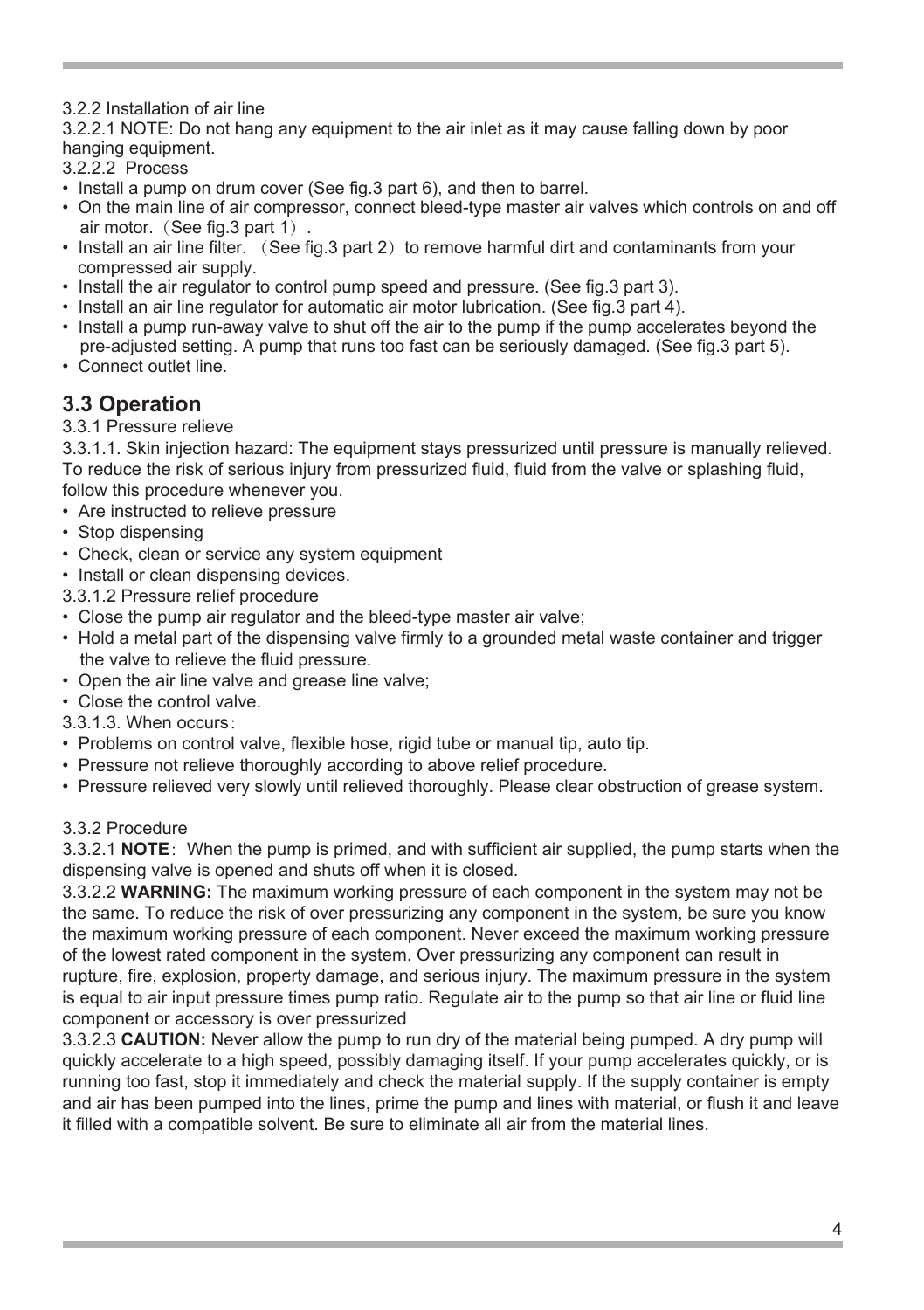## 3.3.2.4 Startup

- If there are multiple pumps on the air line, close the air regulators and bleed-type master air valves to all but one pump.
- Open the master air valve from the compressor.
- Open the dispensing valve into a grounded metal waste container, making firm metal-to-metal con- tact between the container and valve. Open the bleed-type master air valve and open the pump air regulator slowly, just until the pump is running. When the pump is primed and all air has been pushed out of the lines, close the dispense valve.
- If you have more than one pump, repeat this procedure for each pump.
- Set the air pressure to each pump at the lowest pressure needed to get the desired results.
- Never allow the pump to run dry of the material being pumped.
- Relieve pressure before you check or service any system equipment.

## **4 Trouble shooting**

## 4.1 **Warning:**

- To reduce the risk of serious injury whenever you are instructed to relieve pressure.
- MOVING PARTS HAZARD Never operate the pump with the warning plate or the identification plate removed. These plates protect your fingers from pinching or amputation by moving parts in the air motor.
- 4.2 Relieve pressure before you check or service any system equipment.
- 4.3 Problems, cause and solution, see sheet 4.

Sheet 4: Problems, causes and solutions

| Problem                            | Cause                                                     | Solution                                        |  |
|------------------------------------|-----------------------------------------------------------|-------------------------------------------------|--|
| Pumps fails to operate             | Inadequate air supply pressure or<br>restricted air lines | Increase air supply and/or clear<br>restriction |  |
|                                    | Closed or clogged pump valves                             | Open and/or clean.                              |  |
|                                    | Clogged fluid line, hose, valve, or<br>other accessory    | Relieve pressure.<br>Clear obstruction.         |  |
|                                    | Damaged air motor                                         | Assess damage, and service air motor.           |  |
|                                    | Exhausted fluid supply                                    | Refill and reprime or flush                     |  |
| Continuous air exhaust             | Worn or damaged air motor<br>gasket or seal               | Assess wear or damage, and<br>service air motor |  |
| Erratic pump operation             | Exhausted fluid supply                                    | Refill and reprime or flush                     |  |
|                                    | Worn pump seals                                           | Replace.                                        |  |
|                                    | Damaged shovel tube                                       | Replace.                                        |  |
|                                    | Worn piston seal                                          | Replace.                                        |  |
| Pump operates, but output low      | Worn seals                                                | Replace.                                        |  |
|                                    | Clogged fluid line, hose, valve, or                       | Relieve pressure.                               |  |
|                                    | other accessory                                           | Clear obstruction.                              |  |
| Grease leaking from muffler plates | Worn throat seal                                          | Replace                                         |  |

## **Limited Warranty**

- 1. The manufacturer warrantees this product against defects in material and craftsmanship, for a period of 36 months from date of purchase, but not including wearing parts.
- 2. Manufacturer's liability is limited to replacement or repair of defective material within the warranty period, when returned freight prepaid to the distributor or their designated service depot.
- 3. The warranty does not cover damage caused by accident, misuse or faulty installation.
- 4. The product must be installed and maintained in compliance with the instructions.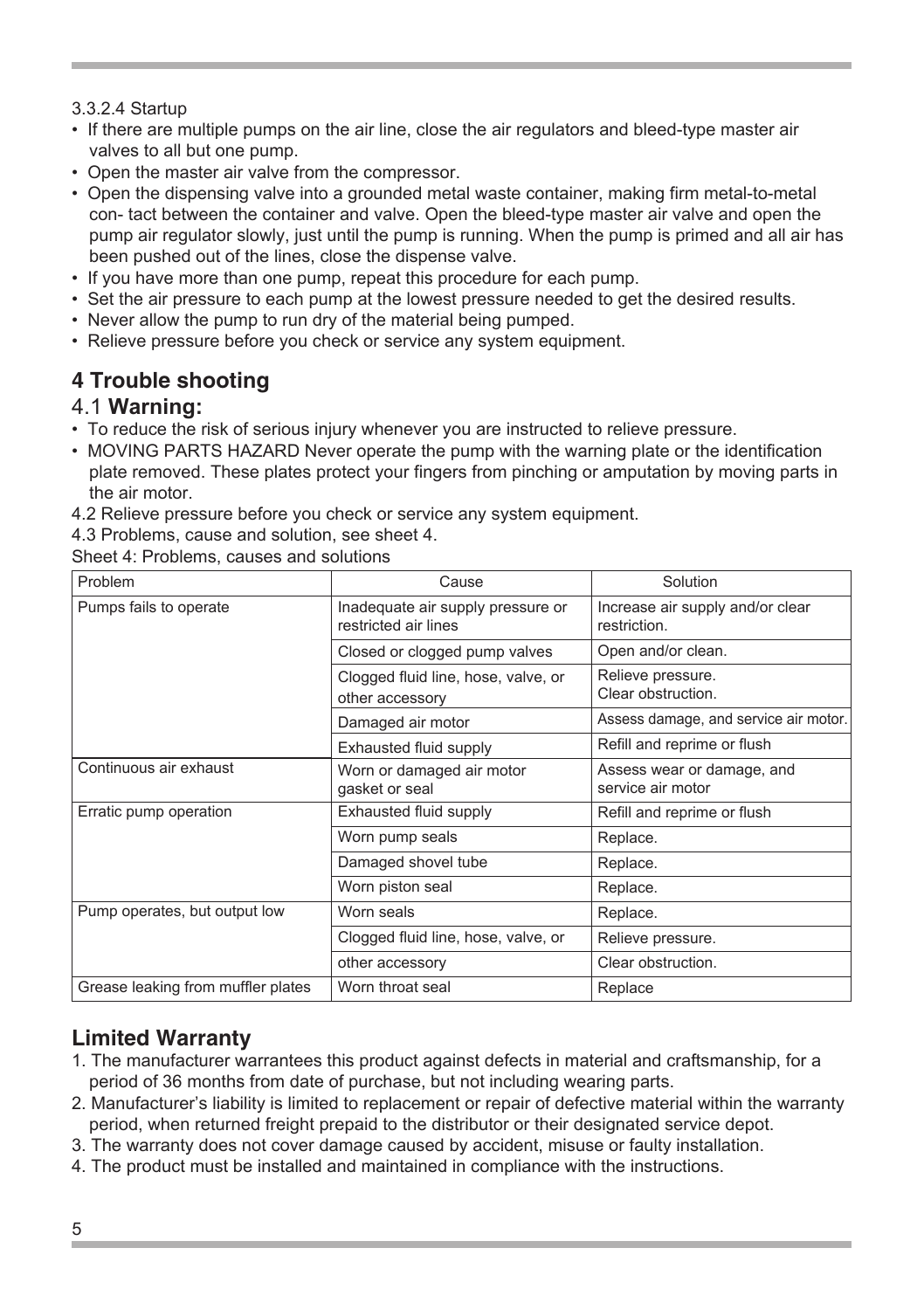## **Exploded and Parts List for 171250 & 171275 series**